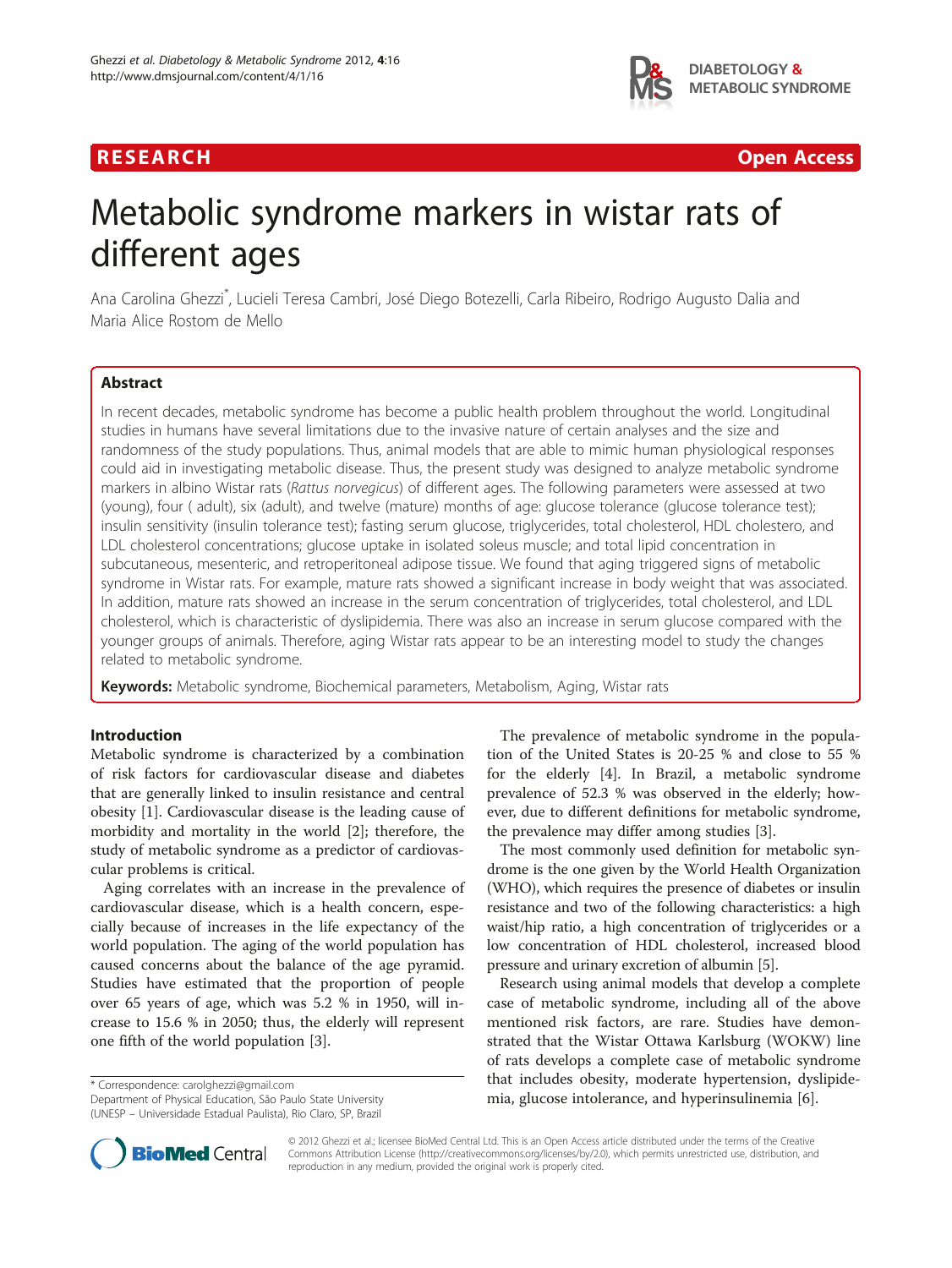Another circumstance that leads to the manifestation of metabolic syndrome symptoms in rodents is the aging process; however, manifestation differs between rat strains. For example, the Fisher 344 rat, which has been widely used in studies that separately assess metabolic syndrome characteristics [[7](#page-6-0)], shows a small increase in body weight at 24 months of age. In this strain, adipocyte size is markedly increased, and plasma insulin concentrations are slightly higher in mature rats. Wistar rats at twenty-four months of age show similar blood insulin levels as adult rats at three months [[8](#page-6-0)] despite the large increase in body weight and adipocyte hyperplasia [\[9](#page-6-0)]. Wistar rats also show a decrease in peripheral glucose uptake [\[10\]](#page-6-0) as they age. Furthermore, recent studies have emphasized that the conditions considered as "standard" for the general maintenance of laboratory rodents (e.g., collective cages containing two to five animals per cage, with a flooring of wood shavings and free access to food) could favor the development of metabolic syndrome. This phenomenon could make rodent models suitable models of human obesity [[11](#page-6-0)].

Relatively few studies have simultaneously monitored the development of various metabolic syndrome markers resulting from aging in Wistar rats, which have been widely used in experiments in Brazil and in several different studies conducted by our research group [[12-](#page-6-0) [14\]](#page-6-0). Therefore, the present study was designed to analyze metabolic syndrome markers in albino Wistar rats (Rattus norvegicus) at different ages.

## Materials and methods

#### Animals

The present study used albino Wistar rats between two and twelve months of age. The rats were obtained from the central animal facility of São Paulo State University - UNESP – Botucatu, São Paulo, Brazil and were kept in the animal facility of the Department of Physical Education of the São Paulo State University – UNESP – Rio Claro, São Paulo, Brazil. The rats were fed a standard, balanced rodent diet LABINA (Purina®, Composition: a control diet (57,3 % carbohydrate, 41,2 % of cornstach), 200 g protein, 70 g lipids, 50 g fiber, minerals and vitamins are balanced to the species) and water *ad libitum* and were kept in collective plastic cages (four per cage) at a room temperature of 25°C and a 12-h light/12-h dark cycle. The protocol for the animal studies was subjected to the Ethics Committee on Animal Use from the Institute of Biosciences, UNESP, Rio Claro (CEUA), under protocol 2638.

#### Experimental design and groups

The rats were assessed for metabolic syndrome markers at different ages:

group 2 months  $(n = 8)$  – at two months (young adult); group 4 months  $(n = 8)$  – at four months (adult);

group 6 months  $(n = 8)$  – at six months (adult); group 12 months  $(n = 8)$  – at twelve months (mature).

#### Assessment prior to sacrifice

#### General assessments:

All animals had their body weight, nasoanal length and food intake recorded each week. The food intake was calculated per cage, using the formula:

| Food intake $=$ | Daily Food Intake (grams)                           |
|-----------------|-----------------------------------------------------|
|                 | $\sum$ body weight of the rats in each cage (grams) |

## • Oral glucose tolerance test – OGTT:

- The glucose tolerance of the rats was assessed by the oral glucose tolerance test (OGTT). This test was performed during the last week of the experiment after 12 h of fasting and began when the first blood sample was taken from a cut at the tip of the tail (time 0). Subsequently, a 20 % glucose solution (2 g/kg body weight) was administered to the rats via a polyethylene gastric tube. Blood samples were collected after 30, 60, and 120 min with heparinized capillary tubes, and 25-μL aliquots were used to determine the glucose and insulin concentrations. A single cut at the tip of the tail was enough to collect all of the blood samples. Blood glucose concentrations were determined using the glucose-oxidase method, and insulin concentrations were determined using commercial enzyme-linked immunosorbent assay (ELISA) kits (LABORLAB®). The results were analyzed with ORIGIN software by calculating the area under the curve (AUC) for serum glucose and insulin using the trapezoidal method test [[15](#page-6-0)].
- Insulin tolerance test ITT

Peripheral insulin sensitivity was assessed by the insulin tolerance test (ITT), which was carried out 48 h after the OGTT. After the ITT, a crystalline insulin solution (30 IU/100 g body weight, LILLY) was administered subcutaneously. Blood samples were collected after 30, 60, and 120 min with heparinized capillary tubes, and 25-μL aliquots were used to determine the concentration of glucose by the glucose-oxidase method. A single cut at the tip of the tail was enough to collect all of the blood samples. The glucose removal rate (KITT), which was expressed as %/minute, was calculated using the following formula:  $(0.0693/t/2)$  x 100. Using ORIGIN software, blood glucose (t/2) was calculated by the least squares curve analysis for blood glucose content from the moments when serum glucose decreased after insulin administration [\[16](#page-6-0)].

## Animal sacrifice and collection of the biological material

When the rats reached a predetermined age, they were all sacrificed by decapitation under deep anesthesia with  $CO<sub>2</sub>$  (i.e., 48 h after the last in vivo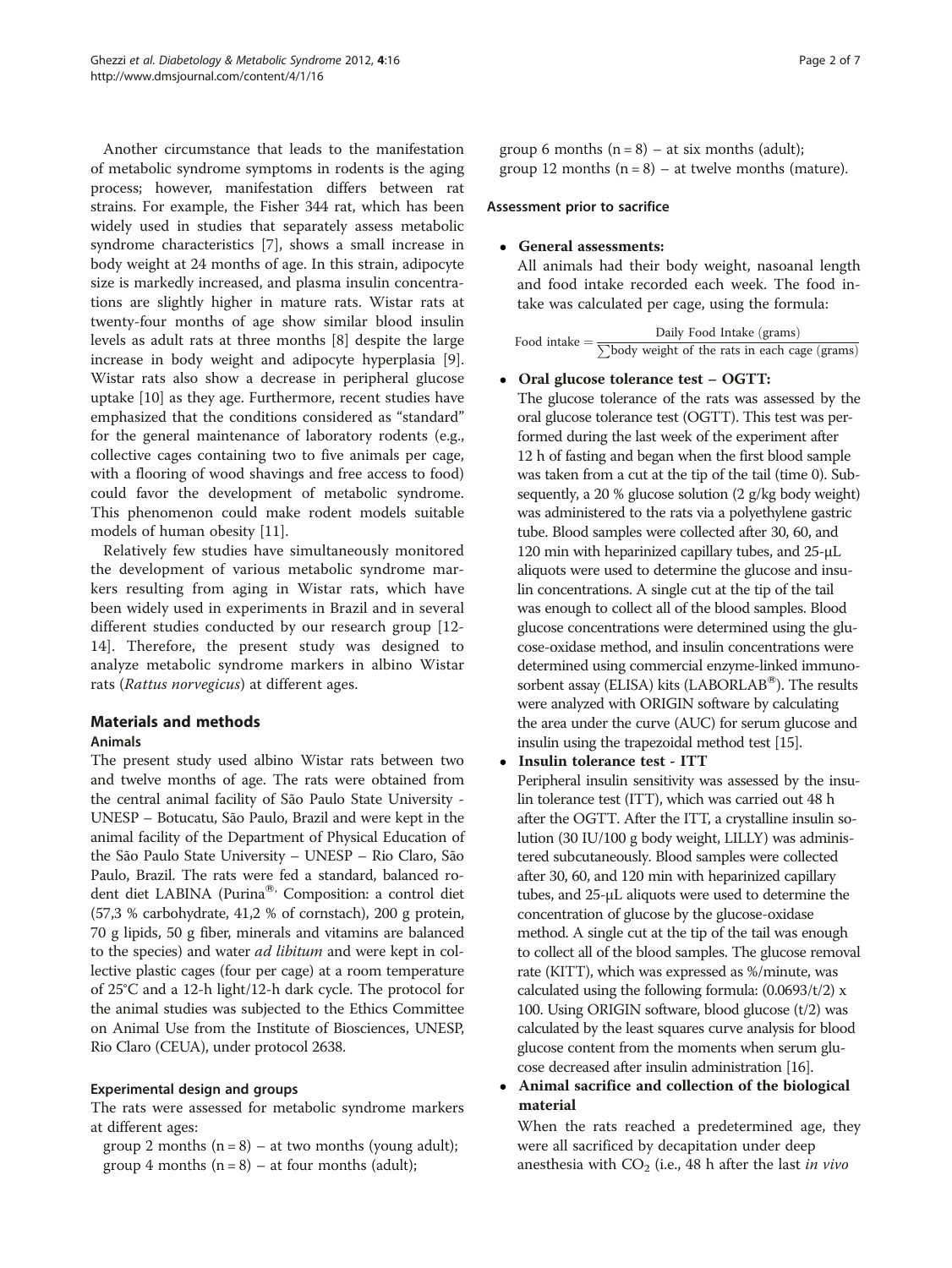assessment). Blood samples were collected for serum separation for glucose, triglycerides, total cholesterol, LDL cholesterol, and HDL cholesterol concentrations determination by calorimetric methods using commercial kits (LABORLAB).

## Soleus muscle

Longitudinal muscle slices weighing approximately 25–35 mg were incubated in Krebs-Ringer bicarbonate buffer enriched with glucose (5.5 mM). The buffer contained  $[^{3}H]$ -2-deoxyglucose (2-DG, 0.5  $\mu$ Ci/mL) and insulin (100 mU/mL), and the slices were incubated in glass flasks for approximately 1.5 h under continuous gassing with carbogen  $(O_2/CO_2)$  ratio of 95 %/5 %) and constant stirring in a water bath (37°C). Glucose uptake was assessed using 2-DG as a marker and measuring the radioactivity of  $[3H]$  using a beta counter.

## Adipose tissue

The adipose tissue from the posterior subcutaneous, mesenteric and retroperitoneal were analyzed. Mesenteric and retroperitonial are visceral regions of the adipose tissue, they usually are used as markers of visceral adiposity.The excision of different fat

deposits was performed according to methods described by Cinti [\[17\]](#page-6-0). Data were expressed as a relation between regional adipose tissue weight (grams)/body weight (100 grams).

## **Statistics**

The results were statistically analyzed using analysis of variance (ANOVA) with a pre-established significance level of 5 %. When needed, the Newman-Keuls post hoc test was used.

## Results

Figure 1 A, B and C show the increase in body weight, nasoanal length and food intake of the rats. Significant differences were observed in body weight and nasoanal length between two and four months of life. Additional significant increases in body weight and nasoanal length occurred from six to twelve months. For the figure we see that food intake to two months the animals eat more (g/100 g) and two months after intake decreases considerably, reaching an almost stable, with little fluctuation has one month to another.

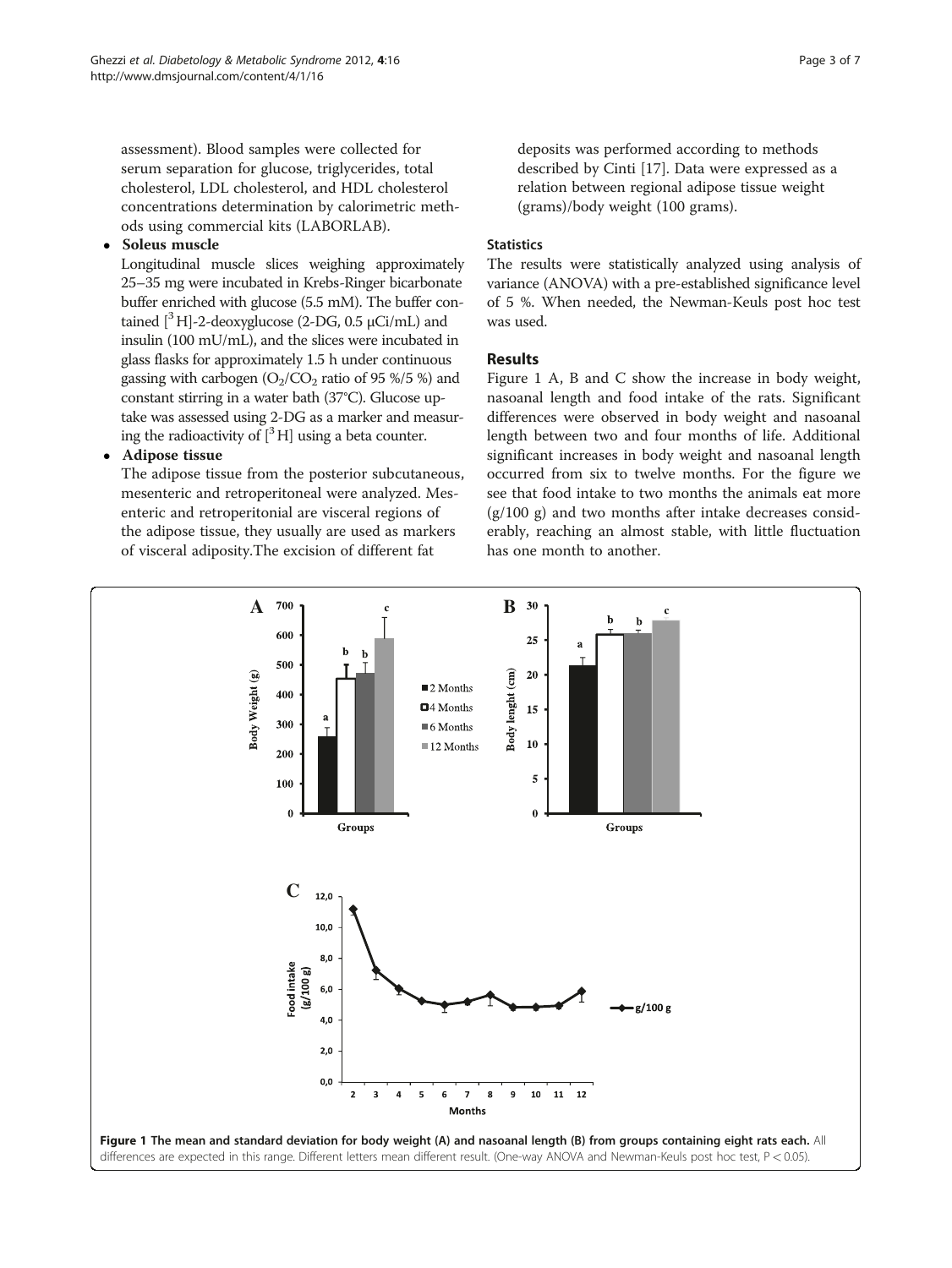Figure 2, A and B show values for the blood glucose before and 30, 60, and 120 min after the glucose load and for the area under the curve of the blood glucose during the oral glucose tolerance test (OGTT). There were no statistical differences between the groups.

Figure [3](#page-4-0), A and B show the blood glucose concentrations values before and 30, 60, and 120 min after exogenous insulin administration and the glucose removal constant (KITT) values during the insulin sensitivity test (ITT). There were no significant differences between the groups.

The values for the serum concentrations of glucose, triglycerides (mg/dL), total cholesterol, HDL cholesterol, and LDL cholesterol at the end of the experiment are shown in Table [1](#page-4-0). Significant increases in serum glucose, triglycerides, total cholesterol, HDL cholesterol, and LDL cholesterol concentrations were observed in twelvemonth-old rats compared with the other age groups.

Table [2](#page-5-0) shows the data for the total lipids from the mesenteric, retroperitoneal, and subcutaneous regions. A statistically significant difference was observed between groups for mesenteric and retroperitoneal regions. The two-month group had less fat accumulation in all regions than the other groups, whereas the twelve-month group had greater accumulation only in the mesenteric region.

Figure [4](#page-5-0) presents the glucose uptake values for the isolated soleus muscle. There were no significant differences between the groups.

#### **Discussion**

This study analyzed the effects of aging on the development of several metabolic syndrome markers in Wistar rats, which are often used in research, especially in Brazil.

The life expectancy of the world population has increased due to several factors, such as developments in medicine and improvements in basic sanitation. Longevity, however, is accompanied by several diseases. One condition that has attracted a lot of attention is metabolic syndrome because the prevalence of cases in the world population has increased exponentially [[18\]](#page-6-0). Metabolic syndrome is association clinical signs of diseases that increase the risk of cardiovascular disease, which is the leading cause of death in the world.

Because of the relationship between metabolic syndrome and cardiovascular disease, there is a need to understand the mechanisms of metabolic syndrome. Thus, several studies have been conducted with experimental models because the analysis of metabolic syndrome mechanisms often includes invasive procedures, which are restricted from being used in humans. Magnetic resonance spectroscopy in humans provides a non invasive way to measure fat, glucose and glycogen in humans and rodents, and many such studies show such longitudinal and dynamic measures can successfully be made [[19](#page-6-0)].Rats and mice are among the animals most commonly used to study metabolic syndrome, and several rodent strains have been used.

The present study used albino Wistar rats and found that the rats in the two-month group had lower body weights compared with the other groups. The rats shows a marked gain in body weight from two to four months due to their stage of growth and development. Although body weight stabilized from four to six months, there was another significant weight increase at twelve months. A similar result has also been observed by Lerco et al. [[20](#page-6-0)] a in Wistar rats. The

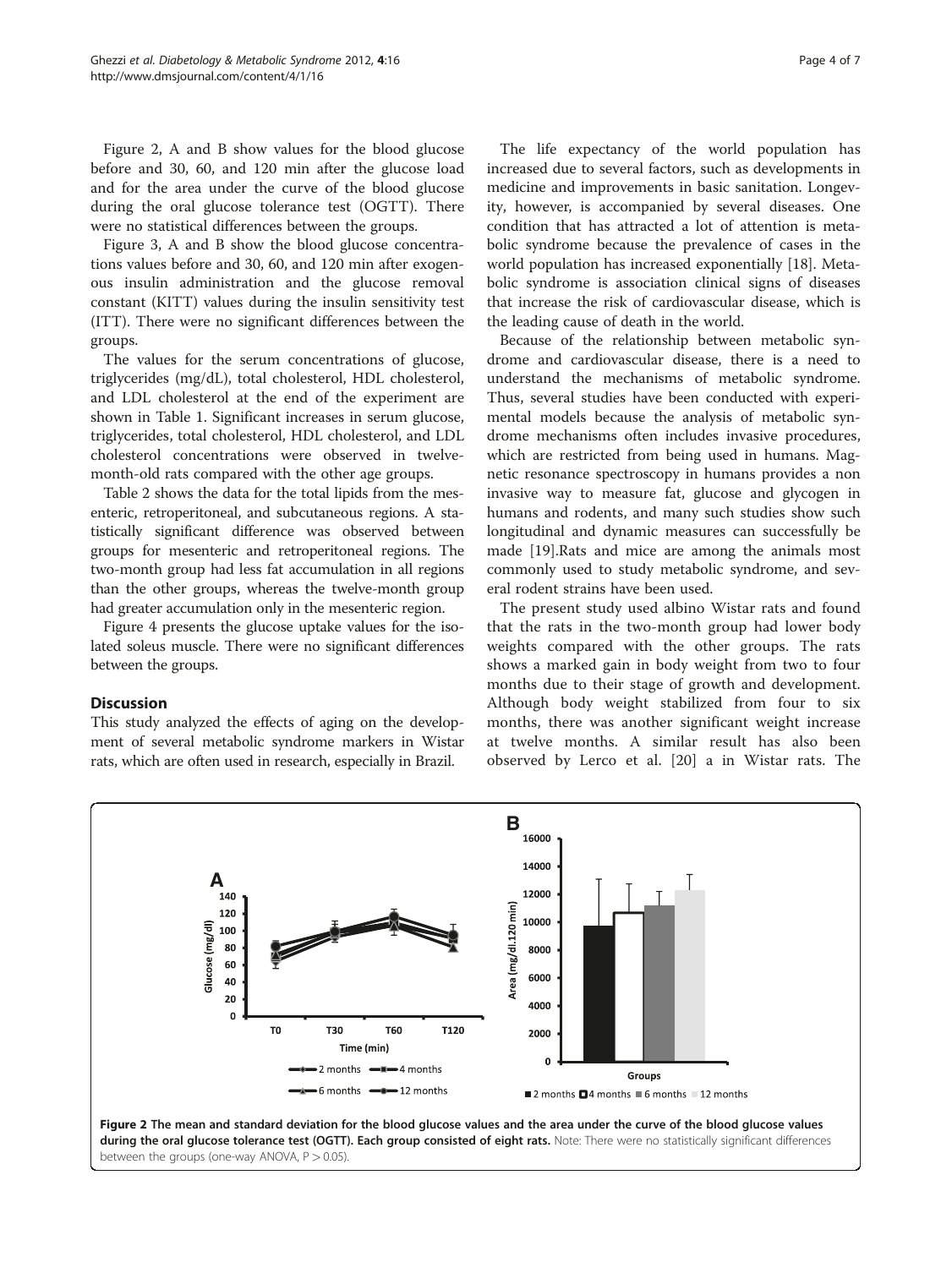food intake profile data showed that after two months there is stabilization of food intake, which agrees with literature data [[21,22](#page-6-0)]. Similar to human beings, rats ate more during accelerated body growth with subsequent stabilization. These data indicate that increasing the weight gain of animals and an increase of mesenteric fat is not related to the increased food intake.

Ford et al. [\[4](#page-5-0)] used criteria defined by the NCEP and found that the prevalence of both obesity and metabolic syndrome in humans increases with age.

The results of the OGTT and ITT at two, four, six, and twelve months of age demonstrated that there was no change in the blood glucose level throughout the experimental period (i.e., neither glucose tolerance nor insulin sensitivity were affected). These findings were in agreement with previous studies that reported that Wistar rats at twenty-four months of age have similar blood insulin and blood glucose levels as three-month-old adult rats [\[8\]](#page-6-0) despite increases in body weight and adipocyte hypertrofy [\[9](#page-6-0)].

Metabolic syndrome comprises several physiological disorders and those changes also affect the glucose transporters, regulation of homeostasis intra and extra-cellular

glucose is directly related to controlling the expression of genes that encode different glucose transporters [[23](#page-6-0)]. The stimulation of insulin causes the translocation of GLUT4 to happen toward the plasma membrane thereby increasing glucose uptake, participating significantly in the control of glucose homeostasis [[24](#page-6-0)].

At twelve months, the blood biochemistry of the rats showed an increase in the levels of triglycerides, total cholesterol, and LDL cholesterol, which was characteristic of the onset of dyslipidemia. Interestingly, Mota et al. reported different results [\[12\]](#page-6-0); however, their animals were assessed for a shorter period of time (i.e., from weaning to 120 days of age), which could explain the difference between the present study and the study by Mota et al. [\[12](#page-6-0)]. The maintenance of high-circulating triglycerides concentration causes an imbalance in lipid and carbohydrate oxidation [[25](#page-6-0)]. This phenomenon can increase plasma glucose, as observed in the present study was an increase in blood glucose at twelve months compared with the younger age groups. Interestingly, studies of mature diabetic patients have shown that these individuals have a higher risk to develop dyslipidemia than nondiabetic individuals [\[26\]](#page-6-0).

Table 1 The means and standard deviations for the serum concentrations of glucose (mg/dL), triglycerides (mg/dL), total cholesterol (mg/dL), HDL cholesterol (mg/dL), and LDL cholesterol (mg/dL) (n = 8 per group)

| .         |              |                      |                          |                 |                      |  |  |
|-----------|--------------|----------------------|--------------------------|-----------------|----------------------|--|--|
| Age       | Glucose      | <b>Triglycerides</b> | <b>Total Cholesterol</b> | HDL             | ldl                  |  |  |
| 2 months  | $98 + 14^a$  | $105 + 30^{a}$       | $82 + 7^a$               | $79 + 8^a$      | $64 \pm 8^{\circ}$   |  |  |
| 4 months  | $109 + 8^a$  | $100 + 11a$          | $100 + 10^a$             | $48 + 4^a$      | $67 \pm 3^a$         |  |  |
| 6 months  | $119 + 29a$  | $125 \pm 33^{\circ}$ | $100 + 8^a$              | $40 + 6^a$      | $63 + 8^a$           |  |  |
| 12 months | $152 + 29^b$ | $260 \pm 83^{b}$     | $171 + 30^{b}$           | $79 \pm 25^{b}$ | $121 \pm 19^{\rm b}$ |  |  |

Different letters indicate a statistically significant difference (one-way ANOVA and Newman-Keuls post hoc test,  $P < 0.05$ ).

<span id="page-4-0"></span>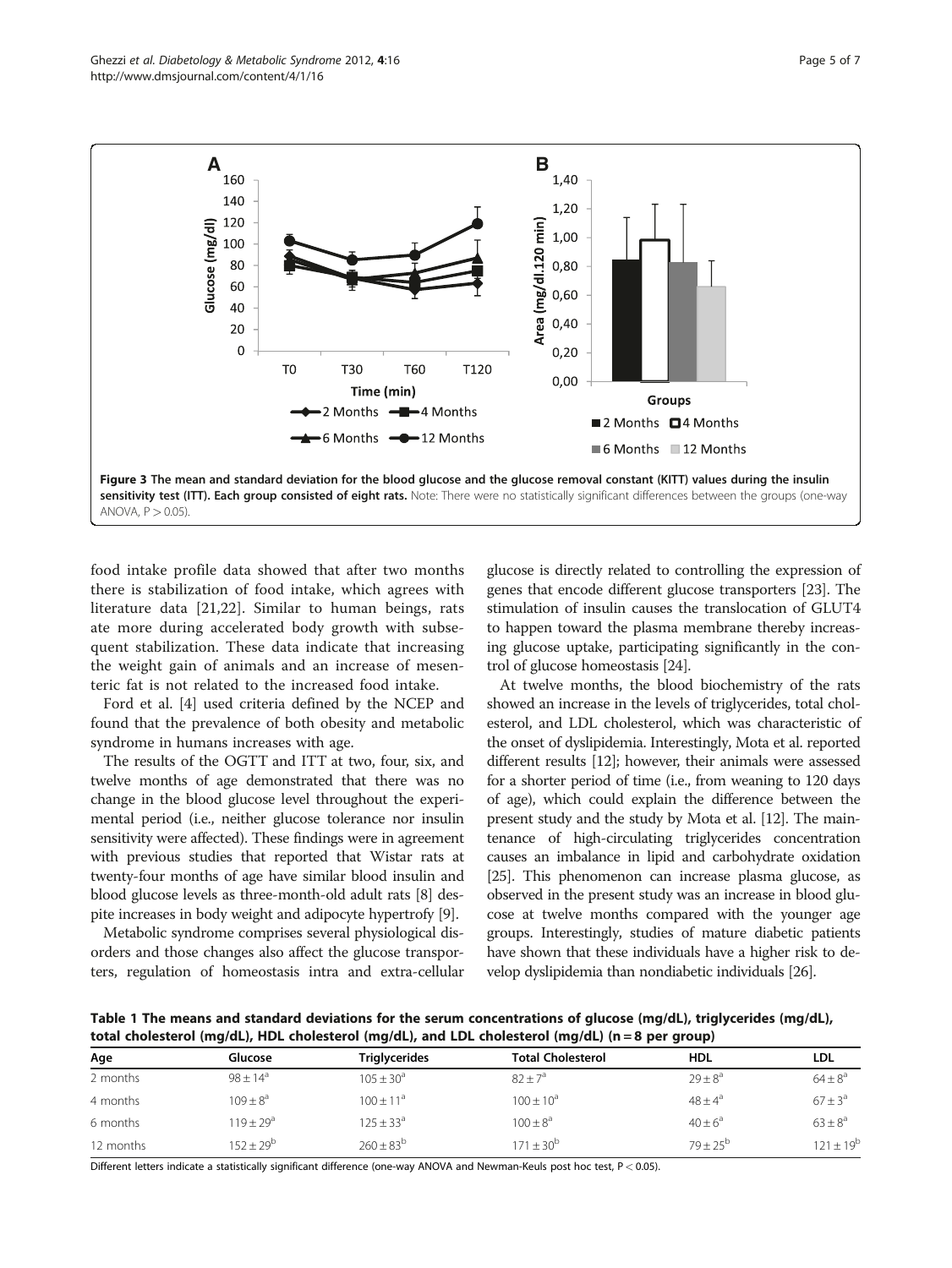<span id="page-5-0"></span>Table 2 The means and standard deviations of total lipids (mg/100 g) in the adipose tissue from different regions  $(n = 8$  per group)

| Groups    | Mesenteric            | Retroperitoneal           | Subcutaneous               |  |  |  |
|-----------|-----------------------|---------------------------|----------------------------|--|--|--|
| 2 months  | $1.005 + 240^{\circ}$ | $770 + 212^a$             | $692 + 177^a$              |  |  |  |
| 4 months  | $2.267 + 726^b$       | $2634 + 536$ <sup>b</sup> | $1.851 + 403^b$            |  |  |  |
| 6 months  | $2475 + 537^b$        | $7477 + 408$ <sup>b</sup> | $1.499 + 381^{b}$          |  |  |  |
| 12 months | $4399 + 643^{\circ}$  | $3191 + 703^b$            | $1.896 + 758$ <sup>b</sup> |  |  |  |
|           |                       |                           |                            |  |  |  |

Different letters indicate a statistically significant difference (one-way ANOVA and Newman-Keuls post hoc test, P < 0.05).

Another factor that has been associated with metabolic syndrome is visceral fat. Fat distribution is reported to be more closely linked to metabolic disorders than total body weight, and fat distribution is even more significant in older individuals [[27\]](#page-6-0) Therefore, central body fat is a more reliable factor in the diagnosis of metabolic syndrome and other morbidities than the classification of the degree of obesity. Importantly, visceral fat is closely linked with the development of insulin resistance and other glucose alterations disorders.

Because glucose is an important substrate for muscles, it is of value to investigate the muscle metabolism of this substrate during the aging process in Wistar rats. Thus, the present study assessed glucose uptake in incubated soleus muscle. Interestingly, there were no statistically significant differences between the groups. These data can reveal the cause-effect order in the metabolic syndrome markers.



differences between the groups (one-way ANOVA,  $P > 0.05$ ).

As described before, the lipid metabolism was altered; this change can lead to future alterations in the carbohydrate metabolism [[28\]](#page-6-0). The twelve month group showed higher concentration of serum glucose compared to the younger. This can be the first metabolic alteration found. Studies from our laboratory [\[29,30\]](#page-6-0) using fructose to induce metabolic syndrome in rats, have demonstrated that the alterations in the lipid metabolism are more evident than glucose alterations.

Studies have shown that aging causes the spontaneous development of obesity and insulin resistance in rats. In addition, some studies have reported changes in glucose transporter type 4 (GLUT 4) content in mature rats; however, these studies used different rat strains and analyzed different muscles [\[31\]](#page-6-0).

#### Conclusion

The aging process triggered metabolic syndrome characteristics in Wistar rats. Mature rats showed a significant increase in body weight and lipid content in adipose tissue. In addition, mature rats showed characteristics of dyslipidemia, such as increased serum triglycerides, total cholesterol, and LDL cholesterol. Similarly, mature rats showed an increase in serum glucose compared with younger groups. Therefore, aging Wistar rats appear to be an interesting model for the study of the changes related to metabolic syndrome.

#### Competing interest

The authors have no conflicts of interest, and no section of the article has been or will be published in another journal.

#### Authors' contributions

ACG was responsible for experimental design, data collection, statistical analysis and preparation of the manuscript. LTC was responsible for experimental design, data collection and preparation of the manuscript. JDB and RAD was responsible for collecting data and preparing the manuscript. MARM, NO ARMM was responsible for experimental design and coordination of research. All authors read and approved the final manuscript.

#### Acknowledgements

We would like to thank José Roberto and the other laboratory technicians and the São Paulo Research Foundation (FAPESP - Fundação de Amparo a Pesquisa do Estado de São Paulo, process number 2010/12896-0).

#### Received: 6 December 2011 Accepted: 27 April 2012 Published: 27 April 2012

#### References

- Duncan BB, Schimidt MA: Chronic activation of the innate immune system may underlie the metabolic syndrome. Sao Paulo Med J 2001, 119:122–127.
- 2. World Health Organization (WHO): Preventing chronic diseases: a vital investment · · 2005
- 3. Brazilian Institute of Geography and Statistics (IBGE Instituto Brasileiro de Geografia e Estatística): Profile of Mature Heads of Households (Perfil dos Idosos Responsáveis pelos Domicílios).: ; 2002. http://www.ibge.gov.br/home/ presidencia/noticias/25072002pidoso.shtm.
- 4. Ford ES, Giles WH, Dietz WH: Prevalence of the metabolic syndrome among US adults: findings from the Third National Health and Nutrition Examination Survey. JAMA 2002, 287:356–359.